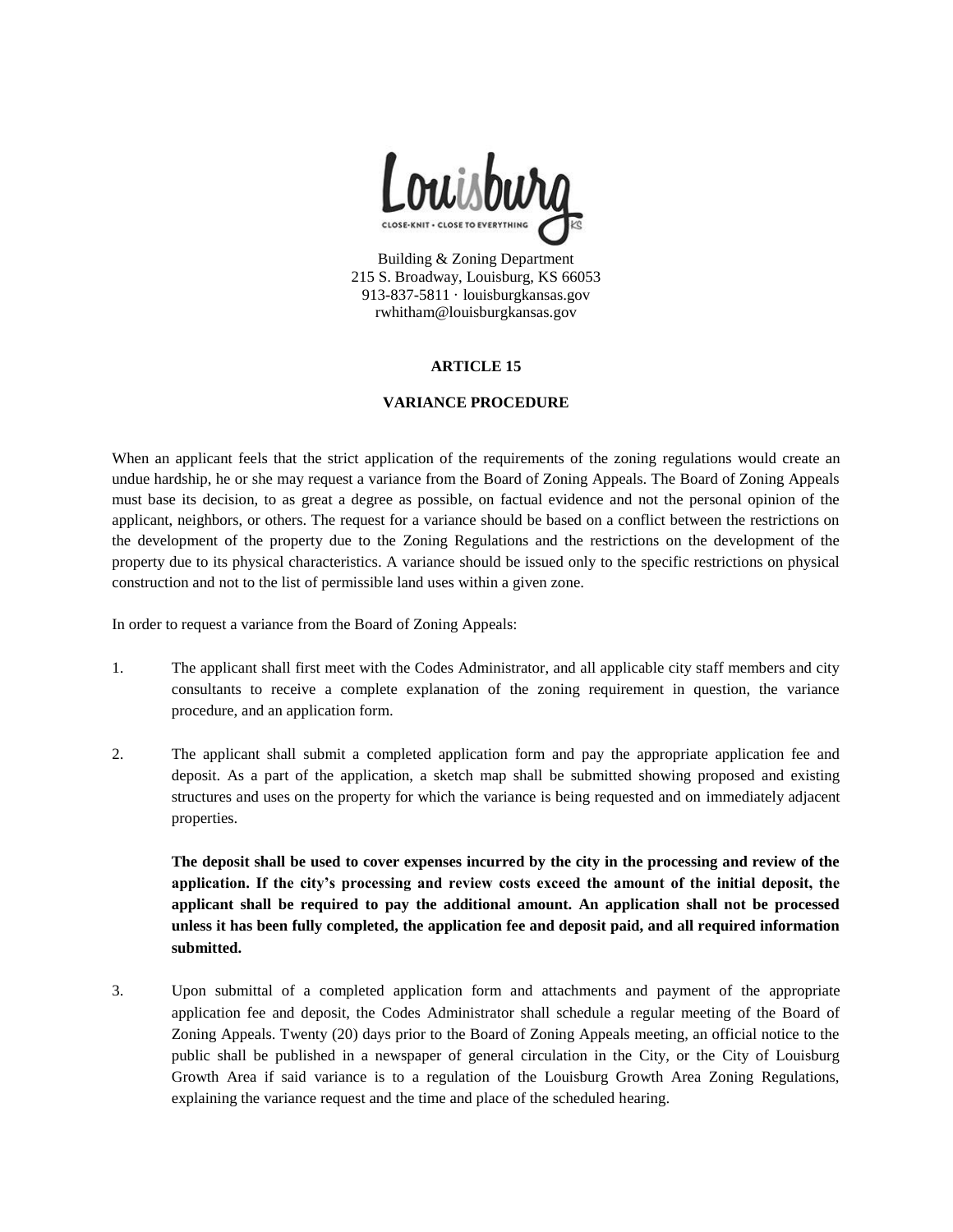In addition, a copy of the public hearing notice shall be mailed by the applicant, return receipt requested, to each party of interest, owners of all property located within two hundred (200) feet of the boundaries of the property included in the application., and to each Planning Commission member at least fifteen (15) days prior to the date of the public hearing. The applicant shall submit the Post Office receipts and returned notices to the Codes Administrator at least two working days prior to the public hearing.

- 4. At the scheduled meeting, the Board of Zoning Appeals shall hear all facts and testimony from all parties wishing to be heard concerning the requested variance. In each case, the Board of Zoning Appeals shall not grant a variance unless it finds, based on the evidence presented, facts which conclusively support all of the following findings:
	- **A**. *UNIQUENESS:* The variance requested arises from conditions which are unique to the property in question, which are not ordinarily found in the same zoning district, and which are not caused by actions of the property owners or applicant. Such conditions include the peculiar physical surroundings, shape, or topographical condition of the specific property involved which would result in a practical difficulty or unnecessary hardship for the applicant, as distinguished from a mere inconvenience, if the requested variance was not granted.
	- **B.** *ADJACENT PROPERTY.* The granting of the variance will not be materially detrimental or adversely affect the rights of adjacent property owners or residents.
	- **C.** *HARDSHIP:* The strict application of the provisions of the zoning regulations from which a variance is requested will constitute an unnecessary hardship upon the applicant. Although the desire to increase the profitability of the property may be an indication of hardship, it shall not be a sufficient reason by itself to justify the variance.
	- **D. PLIBUC INTEREST:** The variance desired will not adversely affect the public health, safety, morals, order, convenience, or general welfare of the community. The proposed variance shall not impair an adequate supply of light or air to adjacent property, substantially increase the congestion in the public streets, increase the danger of fire, endanger the public safety, or substantially diminish or impair property values within the neighborhood.
	- **E**. *SPIRIT AND INTENT:* Granting the requested variance will not be opposed to the general spirit and intent of the zoning regulations.
	- **F.** *MINIMUM VARIANCE:* The variance requested is the minimum variance that will make possible the reasonable use of the land or structure.
- 5. Minutes of the public meeting, including evidence presented during the proceedings and the findings of the Board of Zoning Appeals, shall be kept. The Board of Zoning Appeals may either grant, grant conditionally, or deny the application for a variance. The written determination of the Board of Zoning Appeals shall be sent to all affected parties, including the Planning Commission.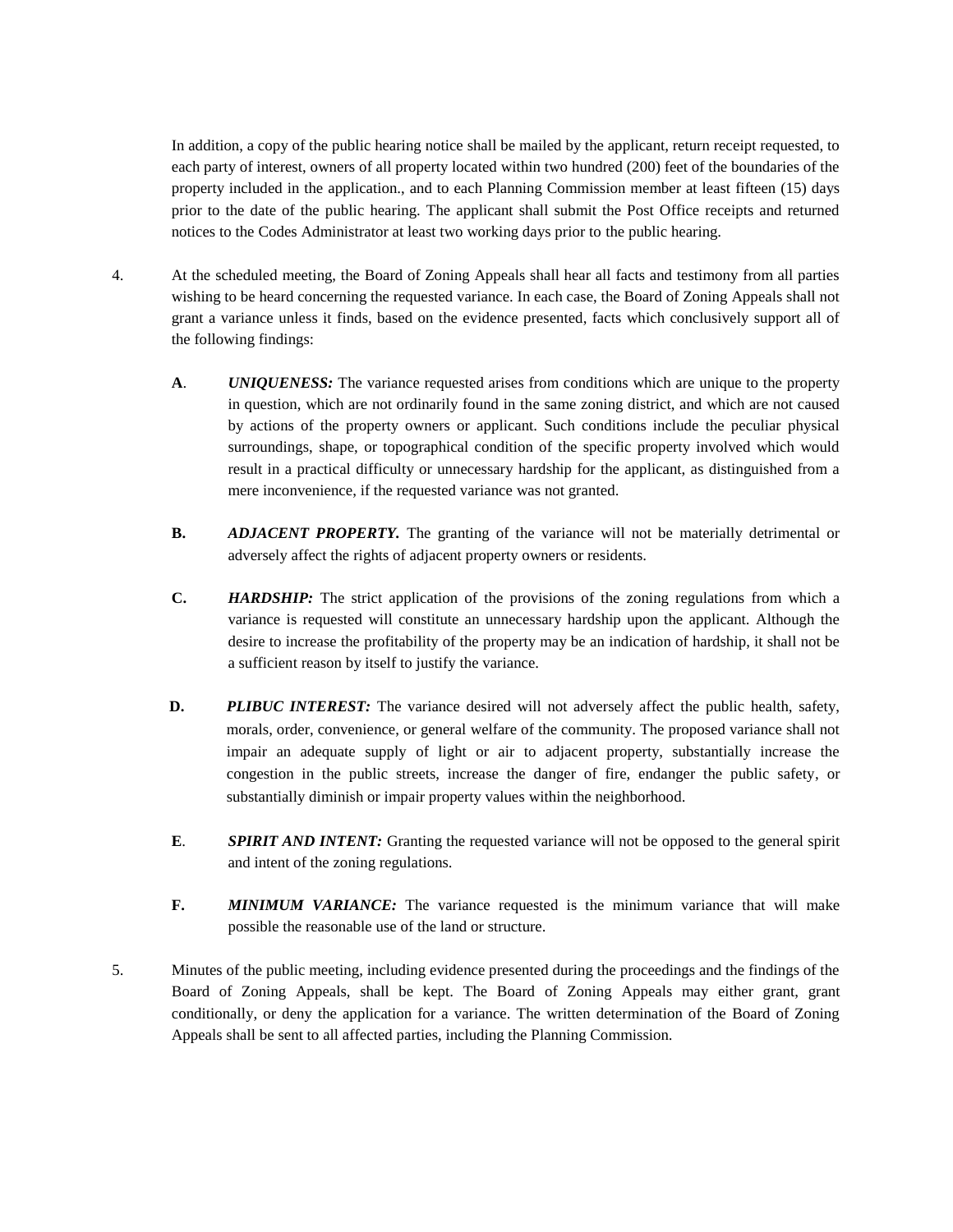### *CITY OF LOUISBURG, KANSAS*

### **VARIANCE APPLICATION BOARD OF ZONING APPEALS**

Return Form To: Codes Administrator City of Louisburg 215 S. Broadway Louisburg, KS  $66053$  $(913) 837 - 5811$ (913) 837-5374 (fax)

| For Office Use Only         |
|-----------------------------|
| Case No.:                   |
| Case No.:                   |
| Deposit: $\Box$             |
| Date Advertised:            |
| <b>Public Hearing Date:</b> |

#### **APPLICANT INFORMATION**:

| Applicant: | Phone:             |
|------------|--------------------|
| Address:   | $\overline{Z}$ ip: |
| Owner:     | Phone:             |
| Address:   | Zin:               |

## **PROPERTY INFORMATION**:

Location of Property:

Legal Description:

### **ADJACENT ZONING AND LAND USE**:

|       | <b>Existing Land Use</b> | Zoning |
|-------|--------------------------|--------|
| North |                          |        |
| South |                          |        |
| East  |                          |        |
| West  |                          |        |
|       |                          |        |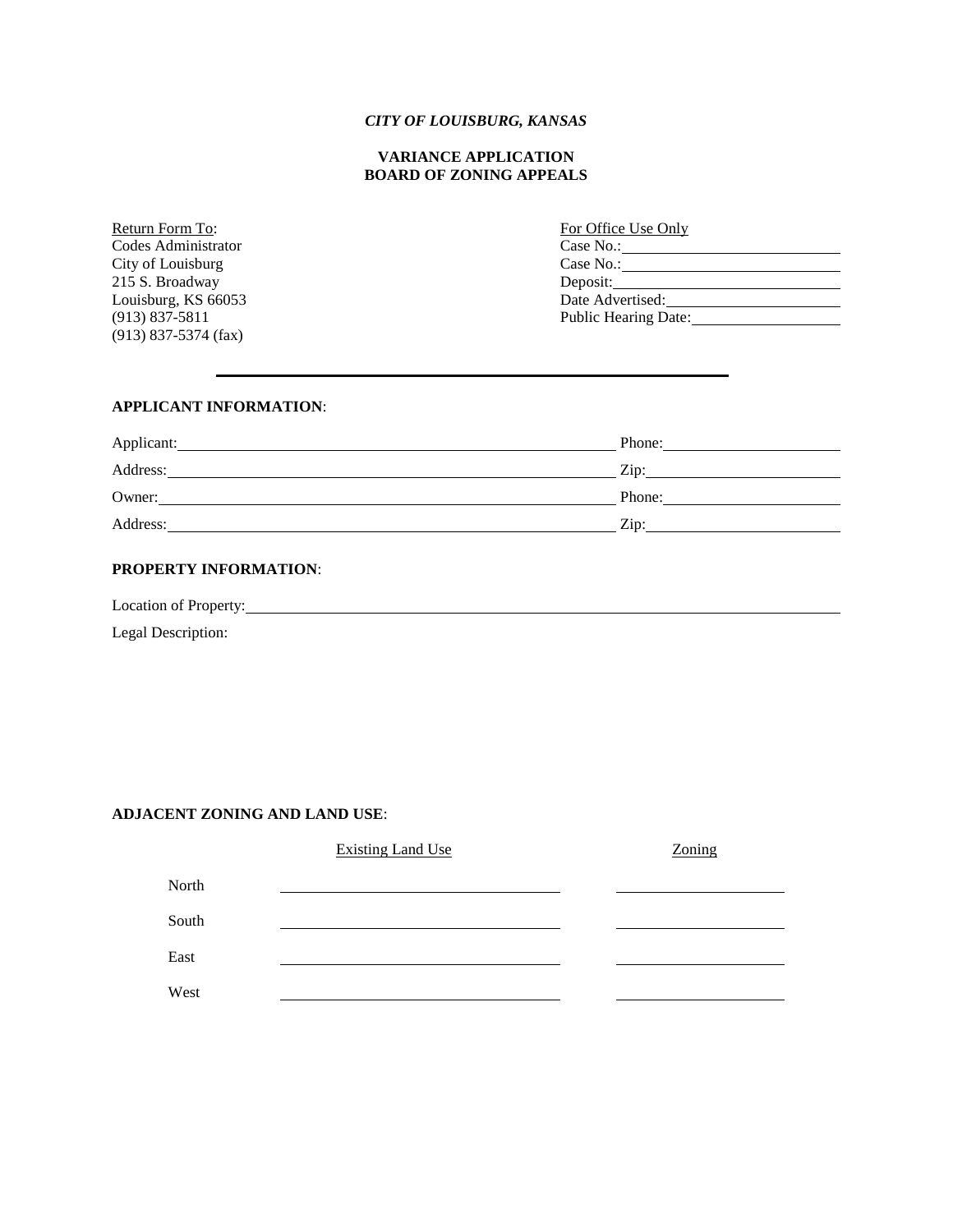Present Use of Property: \_\_\_\_\_\_\_\_\_\_\_\_\_\_\_\_\_\_\_\_\_\_\_\_\_\_\_\_\_\_\_\_\_\_\_\_\_\_\_\_\_\_\_\_\_\_\_\_\_\_\_\_\_\_\_\_\_\_\_\_\_\_\_\_\_\_\_\_\_\_\_\_\_

Proposed Use of Property: \_\_\_\_\_\_\_\_\_\_\_\_\_\_\_\_\_\_\_\_\_\_\_\_\_\_\_\_\_\_\_\_\_\_\_\_\_\_\_\_\_\_\_\_\_\_\_\_\_\_\_\_\_\_\_\_\_\_\_\_\_\_\_\_\_\_\_\_\_\_\_

Utility Lines or Easements that would restrict proposed development: \_\_\_\_\_\_\_\_\_\_\_\_\_\_\_\_\_\_\_\_\_\_\_\_\_\_\_\_\_\_\_\_\_\_\_\_\_

| PLEASE INDICATE BELOW THE EXTENT TO WHICH THE FOLLOWING                                                | Yes | N <sub>0</sub> |
|--------------------------------------------------------------------------------------------------------|-----|----------------|
| STANDARDS ARE MET, IN THE APPLICANTS OPINION. PROVIDE AN                                               |     |                |
| EXPLANATION ON A SEPARATE SHEET FOR EACH STANDARD WHICH IS                                             |     |                |
| FOUND TO BE MET.                                                                                       |     |                |
| <b>UNIQUENESS:</b><br>The variance requested arises from conditions which are unique to the            |     |                |
| property in question, which are not ordinarily found in the same zoning district, and which are        |     |                |
| not caused by actions of the property owners or applicant. Such conditions include the peculiar        |     |                |
| physical surroundings, shape, or topographical condition of the specific property involved which       |     |                |
| would result in a practical difficulty or unnecessary hardship for the applicant, as distinguished     |     |                |
| from a mere inconvenience, if the requested variance was not granted.                                  |     |                |
| <b>ADJACENT PROPERTY:</b> The granting of the variance will not be materially detrimental or           |     |                |
| adversely affect the rights of adjacent property owners or residents.                                  |     |                |
| <b>HARDSHIP:</b> The strict application of the provisions of the zoning regulations from which a       |     |                |
| variance is requested will constitute an unnecessary hardship upon the applicant. Although the         |     |                |
| desire to increase the profitability of the property may be an indication of hardship, it shall not be |     |                |
| a sufficient reason by itself to justify the variance.                                                 |     |                |
| PUBLIC INTEREST: The variance desired will not adversely affect the public health, safety,             |     |                |
| morals, order, convenience, or general welfare of the community. The proposed variance shall           |     |                |
| not impair an adequate supply of light or air to adjacent property, substantially increase the         |     |                |
| congestion in the public streets, increase the danger of fire, endanger the public safety, or          |     |                |
| substantially diminish or impair property values within the neighborhood.                              |     |                |
| SPIRIT AND INTENT: Granting the requested variance will not be opposed to the general                  |     |                |
| spirit and intent of the zoning regulations.                                                           |     |                |
| <b>MINIMUM VARIANCE:</b> The variance requested is the minimum variance that will make                 |     |                |
| possible the reasonable use of the land or structure.                                                  |     |                |

\_\_\_\_\_\_\_\_\_\_\_\_\_\_\_\_\_\_\_\_\_\_\_\_\_\_\_\_\_\_\_\_\_\_\_ \_\_\_\_\_\_\_\_\_\_\_\_\_\_\_\_\_\_\_\_\_\_\_\_\_\_\_

Applicant's Signature Date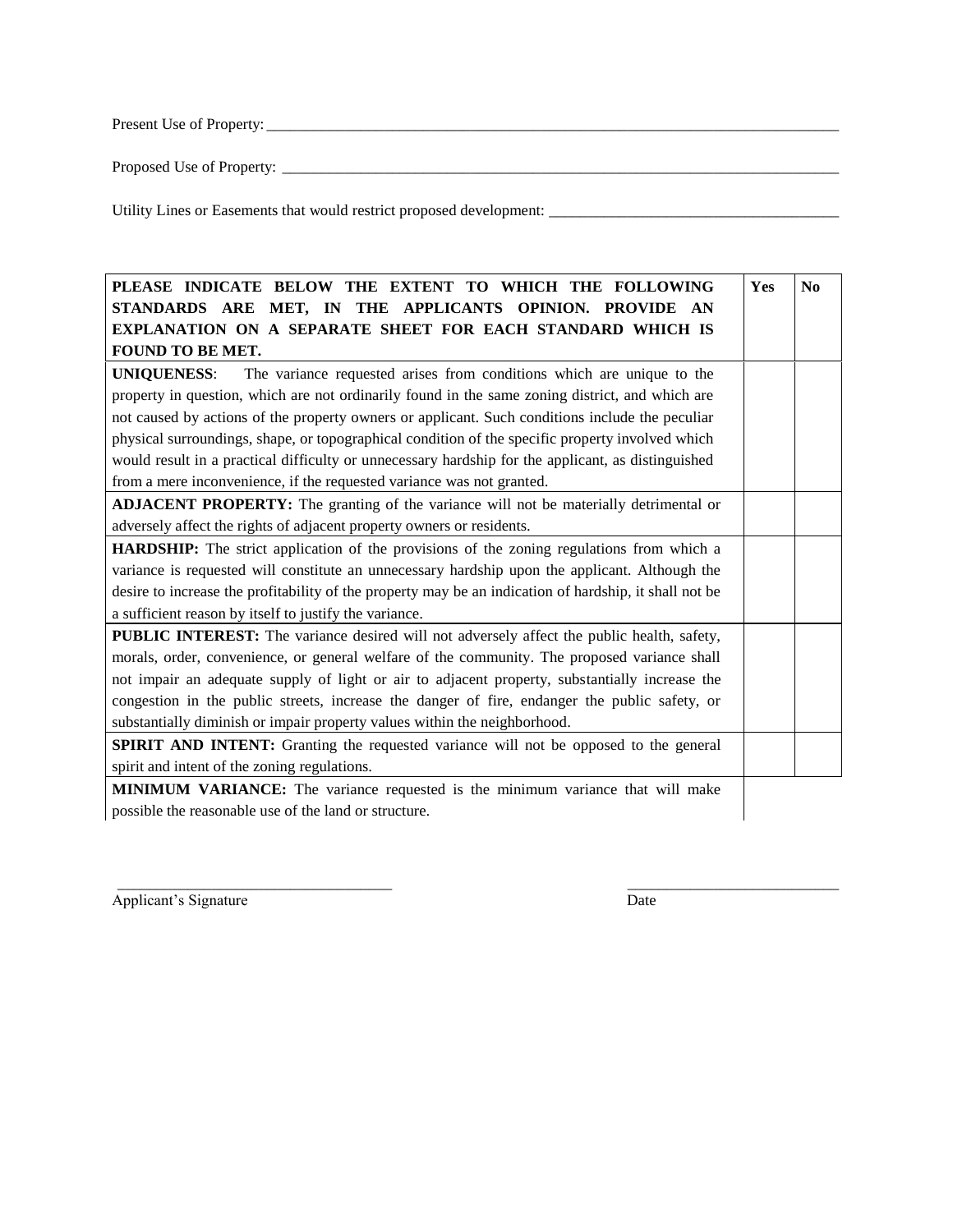## **CITY OF LOUISBURG ZONING REGULATIONS ARTICLE 10 BOARD OF ZONING APPEALS**

# SECTION 1001. BOARD OF ZONING APPEALS ESTABLISHED

The Board of Zoning Appeals shall consist of five members. Two members shall reside in the unincorporated growth area, and three shall reside in the City. The Mayor with the approval of the Governing Body, shall appoint all members. None of the members shall hold any other public office of the City, with the exception that two members shall be members of the Planning Commission, one of which shall reside within the City and one within the growth area. Each member shall serve for a term of three years, except that in May 2000, two terms shall be for two years so that terms will be staggered. All terms shall begin on the date of the first regular council meeting in May. Vacancies shall be filled by appointment of the Mayor with the approval of the Governing Body. Appointments shall be for the remaining unexpired term. Members shall serve without compensation.

# SECTION 1002. BOARD OF ZONING APPEALS: ORGANIZATION MEETINGS

The Board shall organize by selecting one of its members as chairman and one as vice-chairman and such other officers as may be necessary, and they shall serve as such officers one (1) year and until their successors have been selected. Said Board of Zoning Appeals shall meet at such time and place as may be fixed by said Board, and special meetings may be called by the chairman or in his absence by the vice-chairman, and a majority of said Board shall constitute a quorum for the transaction of business. The Board shall elect a secretary who shall keep a complete and accurate record of all proceedings, hearings, and actions of the Board. The secretary may either be a member of the Board or someone who is not a member of the Board.

# SECTION 1003. POWERS AND JURISDICTION

The Board shall have the following powers and jurisdictions:

- A. Appeals. To hear and decide appeals where it is alleged there is an error in any order, requirement, decision or determination made by the Codes Administrator in the enforcement of these regulations.
	- 1. Appeals to the Board may be taken by the person aggrieved, or by any officer, department, or Bureau of the Government affected by any decision of the Codes Administrator. Such appeal shall be filed with the Codes Administrator within thirty (30) days after the date of the decision. The Codes Administrator shall forthwith transmit to the Board all papers constituting the record upon which the action appealed from is taken.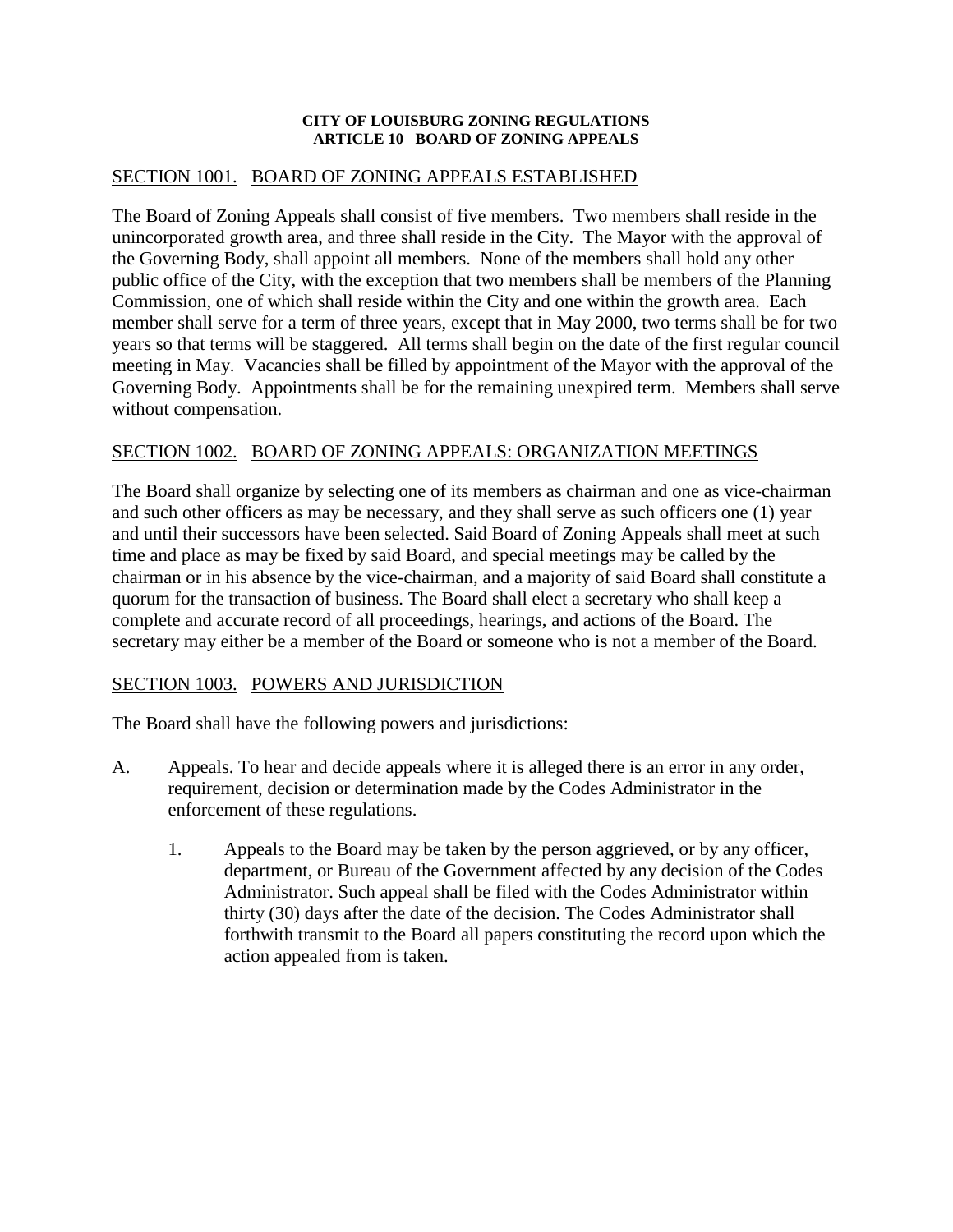- 2. An appeal stays all proceedings in furtherance of the action appealed from, unless the Codes Administrator certifies to the Board, after the Notice of Appeal shall have been filed with him, that by reason of facts stated in the certificate, a stay would, in his opinion, cause imminent peril to life or property. In such case, proceedings shall not be stayed otherwise than by a restraining order which may be granted by the Board, or by a court of record on application or notice to the Codes Administrator on good cause shown.
- B. Variances. To authorize in specific cases a variance from the specific terms of these regulations which will not be contrary to the public interest and where, owing to special conditions, a literal enforcement of the provisions of these regulations will, in an individual case, result in unnecessary hardship, provided the spirit of these regulations shall be observed, public safety and welfare secured, and substantial justice done. Such variance shall not permit any use not permitted by the zoning regulations in such district.
	- 1. The applicant must show that his property was acquired in good faith and where by reason of exceptional narrowness, shallowness or shape of this specific piece of property at the time of the effective date of the District Zoning Regulations, or where by reason of exceptional topographical conditions or other extraordinary or exceptional circumstances, the strict application of the terms of the zoning regulations actually prohibit the use of this property in the manner similar to that of other property in the zoning district where it is located.
	- 2. Variances from these regulations may be granted only in the following instances:
		- a. To vary the applicable lot area and width, height and yard regulations.
		- b. To vary the applicable off-street parking and off-street loading requirements.
	- 3. A request for a variance may be granted upon a finding of the Board that all of the following conditions have been met. The Board shall make a determination on each condition and the finding shall be entered in the record.
		- a. The variance requested arises from such condition which is unique to the property in question and which is not ordinarily found in the same zone or district and is not created by an action or actions of the property owner or applicant.
		- b. The granting of the permit for the variance will not adversely affect the right of adjacent property owners represented in the application.
		- c. The strict application of the provisions of the zoning regulations of which the variance is requested will constitute unnecessary hardship upon the property owner represented in the application.
		- d. The variance desired will not adversely affect the public health, safety, morals, order, convenience, prosperity, or general welfare.
		- e. The granting of the variance desired will not be opposed to the general spirit and intent of the zoning regulations.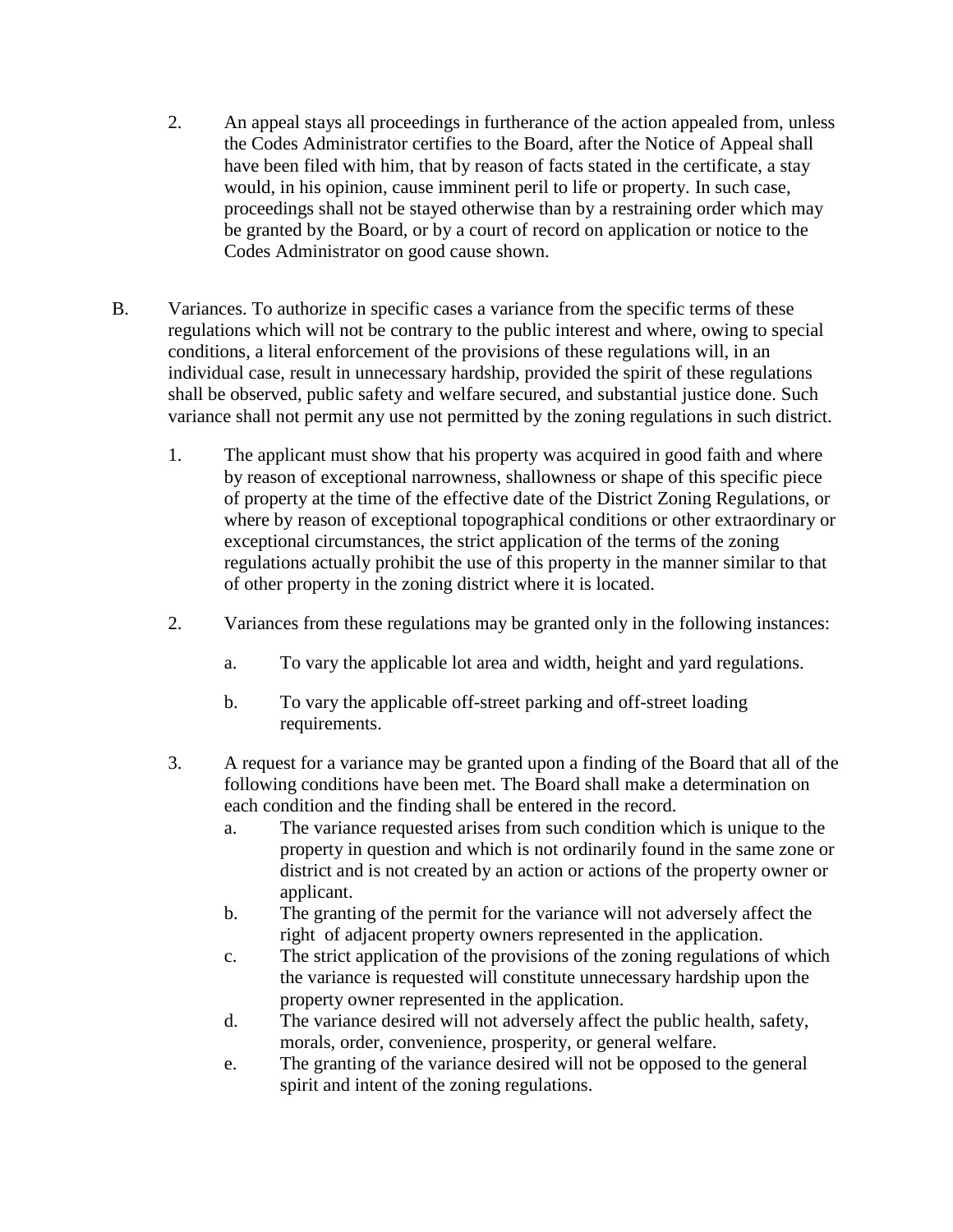- 4. In granting a variance, the Board may impose such conditions, safeguards and restrictions upon the premises benefited by the variance as may be necessary to reduce or minimize any potentially injurious effect of such variance upon other property in the neighborhood, and to carry out the general purpose and intent of these regulations.
- C. Conditions of Determinations. To exercise the foregoing powers, the Board, in conformity with the provisions of this act, may reverse or affirm, wholly or partly, or may modify the order, requirement, decision or determination, and to that end shall have all the powers of the officer from whom the appeal is taken, may attach appropriate conditions, and may issue or direct the issuance of a building permit.

A majority of the Board shall constitute a quorum for the transaction of business and a concurring vote of a majority of the entire Board shall be necessary to reverse any order, requirements, decision or determination of the Codes Administrator, or to decide in favor of the applicant upon any matter which it is required to pass under these regulations, or to affect any variation in such regulation.

# SECTION 1004. APPLICATIONS

- A. Procedure. The procedure for requesting a hearing before the Board shall be as follows:
	- 1. All applications to the Board shall be in writing on forms provided by the Board and filed with the Codes Administrator.
	- 2. All applications shall be accompanied by an ownership list obtained from an abstractor or from County Records, listing the legal description and the name and address of the owners of all property located within two hundred (200) feet of the boundaries of the property included on the application.
	- 3. The Board shall fix a reasonable time for the hearing of an application, and notice of the time, place and subject of each hearing shall be published in the official City newspaper at least twenty (20) days prior to the date fixed for the public hearing. A copy of the notice of public hearing shall be mailed by the applicant, return receipt requested, to each party of interest, each person on the ownership list, and each Planning Commission member at least fifteen (15) days prior to the date of the public hearing. The applicant shall submit the Post Office receipts and returned notices to the Codes Administrator at least two working days prior to the public hearing.
	- 4. An application shall be accompanied by a fee in an amount as established by the City Council by Ordinance. A separate filing fee shall be required of each application.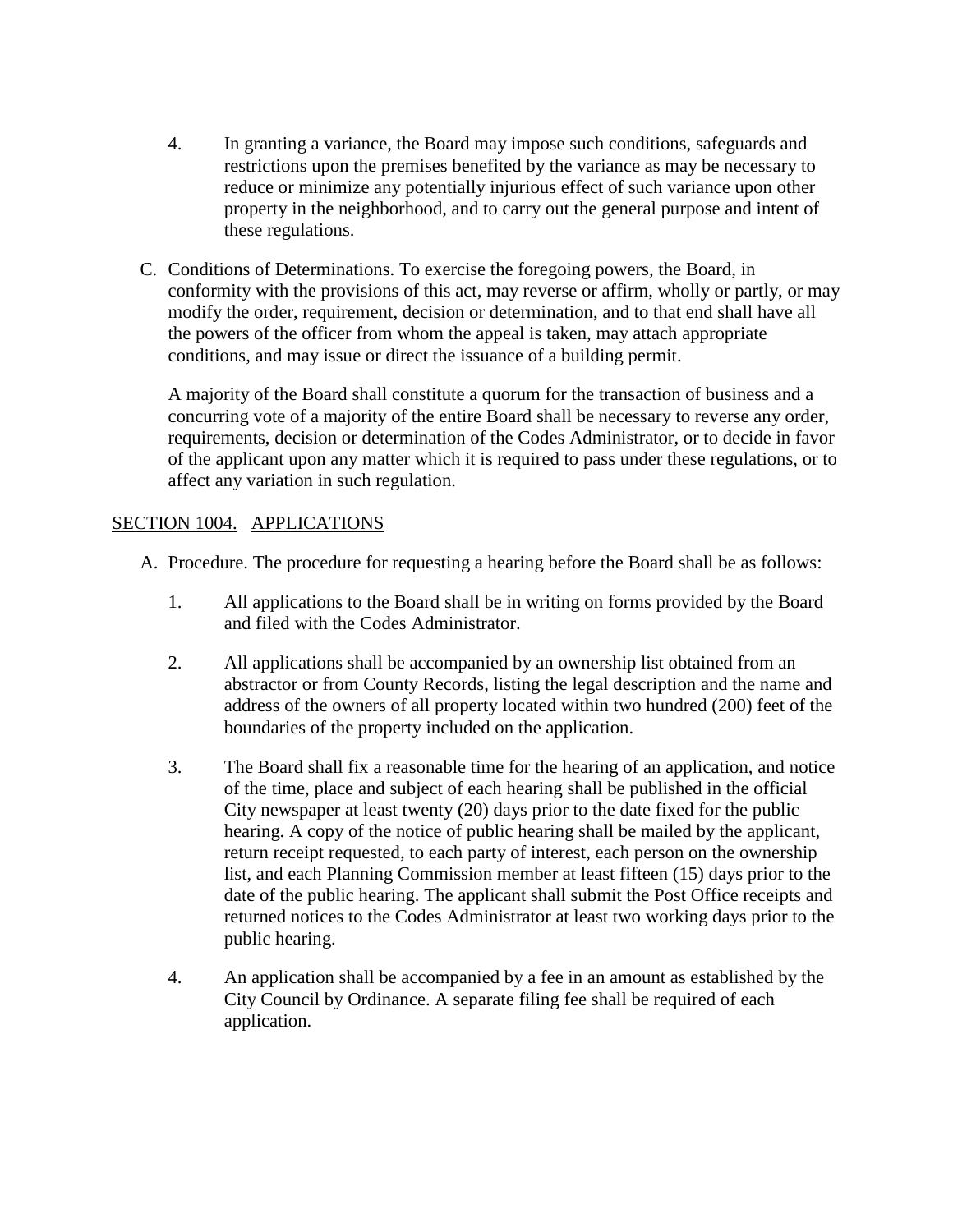- B. Additional Requirements. In addition to the above requirements, certain applications require additional information as follows:
	- 1. Appeal.
		- a. An application for an appeal shall be filed within 30 days after a ruling has been made by the Codes Administrator.
		- b. A clear and accurate written description of the proposed use, work, or action in which the appeal or interpretation is involved and a statement justifying the appellant's position shall be submitted.
		- c. Where necessary a plot plan, drawn to scale, in duplicate, showing existing and proposed plans for the area in question shall be submitted.
	- 2. Variances.
		- a. The applicant shall submit a statement, in writing, justifying the variance requested, indicating specifically the enforcement provisions of the zoning regulations from which the variance is requested and outlining in detail the manner in which it is believed that this application will meet each of the five conditions as set out in Section 1003.B.3 of this Article.
		- b. The applicant shall submit a sketch, in duplicate, drawn to scale and showing the lot or lots included in the application; the structures existing thereon; and the structures contemplated necessitating the variance requested. All appropriate dimensions and any other information which would be helpful to the Board in consideration of the application shall be included.
- C. Performance. In making any decision varying or modifying any provisions of the zoning regulations, the Board shall impose such restrictions, terms, time limitations, landscaping, screening, and other appropriate safeguards as needed to protect adjoining property.

The Board may require a performance bond to guarantee the installation of improvements such as parking lot surfacing, landscaping, etc. The amount of the bond shall be based on a general estimate of cost for the improvements as determined by the Board and shall be enforceable by or payable to the Governing Body in the sum equal to the cost of constructing the required improvements.

In lieu of the performance requirement, the Board may specify a time limit for the completion of such required improvements and in the event the improvements are not completed within the specified time, the Board may declare the granting of the application null and void after reconsideration.